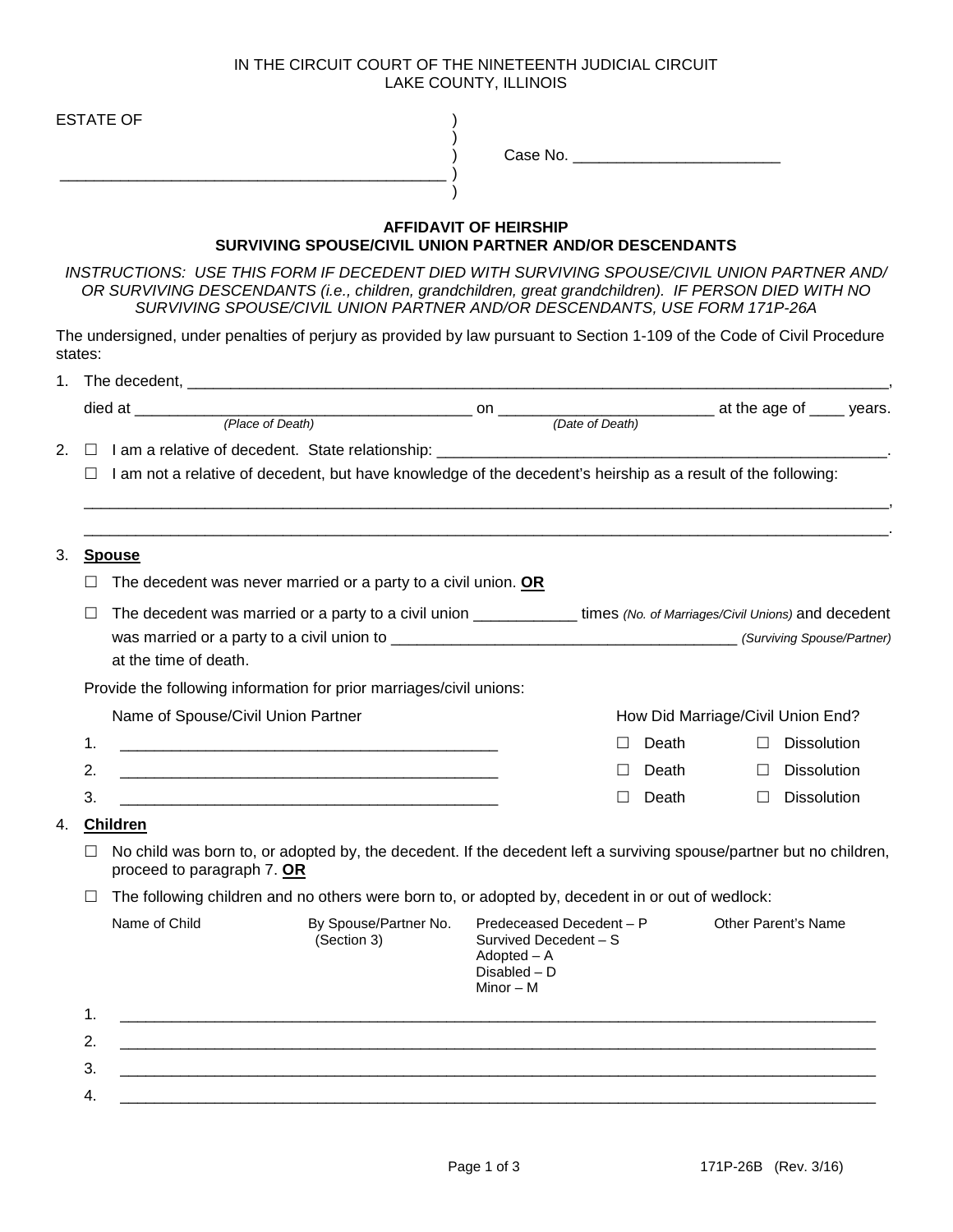## **If no child has predeceased decedent, proceed to paragraph 7.**

5. For children who predeceased the decedent and who had children born or adopted, please state:

| Deceased Child<br>(Section 4)               | Name of each child of<br>Deceased child<br>(Grandchild)                                                                                                                                                                                                                                                                | $Predeceased - P$<br>Decedent<br>$Survived - S$<br>Decedent                                                           | $Adopted - A$<br>$Disable$ d – D<br>Minor – M |
|---------------------------------------------|------------------------------------------------------------------------------------------------------------------------------------------------------------------------------------------------------------------------------------------------------------------------------------------------------------------------|-----------------------------------------------------------------------------------------------------------------------|-----------------------------------------------|
|                                             |                                                                                                                                                                                                                                                                                                                        |                                                                                                                       |                                               |
|                                             | 2. $\frac{1}{2}$ $\frac{1}{2}$ $\frac{1}{2}$ $\frac{1}{2}$ $\frac{1}{2}$ $\frac{1}{2}$ $\frac{1}{2}$ $\frac{1}{2}$ $\frac{1}{2}$ $\frac{1}{2}$ $\frac{1}{2}$ $\frac{1}{2}$ $\frac{1}{2}$ $\frac{1}{2}$ $\frac{1}{2}$ $\frac{1}{2}$ $\frac{1}{2}$ $\frac{1}{2}$ $\frac{1}{2}$ $\frac{1}{2}$ $\frac{1}{2}$ $\frac{1}{2}$ | <u> 1980 - John Harry Harry Harry Harry Harry Harry Harry Harry Harry Harry Harry Harry Harry Harry Harry Harry H</u> |                                               |
|                                             |                                                                                                                                                                                                                                                                                                                        |                                                                                                                       |                                               |
| 2.                                          |                                                                                                                                                                                                                                                                                                                        |                                                                                                                       |                                               |
|                                             |                                                                                                                                                                                                                                                                                                                        |                                                                                                                       |                                               |
|                                             |                                                                                                                                                                                                                                                                                                                        |                                                                                                                       |                                               |
| 3.                                          |                                                                                                                                                                                                                                                                                                                        |                                                                                                                       |                                               |
|                                             | 2. $\frac{1}{2}$ $\frac{1}{2}$ $\frac{1}{2}$ $\frac{1}{2}$ $\frac{1}{2}$ $\frac{1}{2}$ $\frac{1}{2}$ $\frac{1}{2}$ $\frac{1}{2}$ $\frac{1}{2}$ $\frac{1}{2}$ $\frac{1}{2}$ $\frac{1}{2}$ $\frac{1}{2}$ $\frac{1}{2}$ $\frac{1}{2}$ $\frac{1}{2}$ $\frac{1}{2}$ $\frac{1}{2}$ $\frac{1}{2}$ $\frac{1}{2}$ $\frac{1}{2}$ |                                                                                                                       |                                               |
|                                             | $3.$ $2.$                                                                                                                                                                                                                                                                                                              | the contract of the contract of the contract of                                                                       |                                               |
| $\Box$ Check here if Exhibit A is attached. | If a grandchild listed under paragraph 5 predeceased the decedent leaving a descendant, please fill out Exhibit A.                                                                                                                                                                                                     |                                                                                                                       |                                               |

- 6. All children or grandchildren born to or adopted by decedent have been included in this affidavit.
- 7. Based on the foregoing, decedent left surviving as decedent's only heirs, the following, all of whom survived decedent, and, in the absence of an indication to the contrary, are of legal age and mentally competent:

| Name | Relationship | $Disable$ d – D<br>Minor - M |
|------|--------------|------------------------------|
| 1.   |              |                              |
| 2.   |              |                              |
| 3.   |              |                              |
| 4.   |              |                              |
| 5.   |              |                              |
| 6.   |              |                              |

## **CERTIFICATION**

Under penalites of perjury as provided by law pursuant to Section 1-109 of the Code of Civil Procedure, the undersigned certifies that the statements set forth in this instrument are true and correct.

| Prepared by: | Name: Name: Name: Name: Name: Name: Name: Name: Name: Name: Name: Name: Name: Name: Name: Name: Name: Name: Name: Name: Name: Name: Name: Name: Name: Name: Name: Name: Name: Name: Name: Name: Name: Name: Name: Name: Name: | Subscribed and sworn to before me this       |
|--------------|-------------------------------------------------------------------------------------------------------------------------------------------------------------------------------------------------------------------------------|----------------------------------------------|
|              |                                                                                                                                                                                                                               | _______ day of _____________________________ |
|              |                                                                                                                                                                                                                               |                                              |
|              |                                                                                                                                                                                                                               |                                              |
|              |                                                                                                                                                                                                                               | <b>Notary Public</b>                         |
|              |                                                                                                                                                                                                                               |                                              |
|              |                                                                                                                                                                                                                               |                                              |